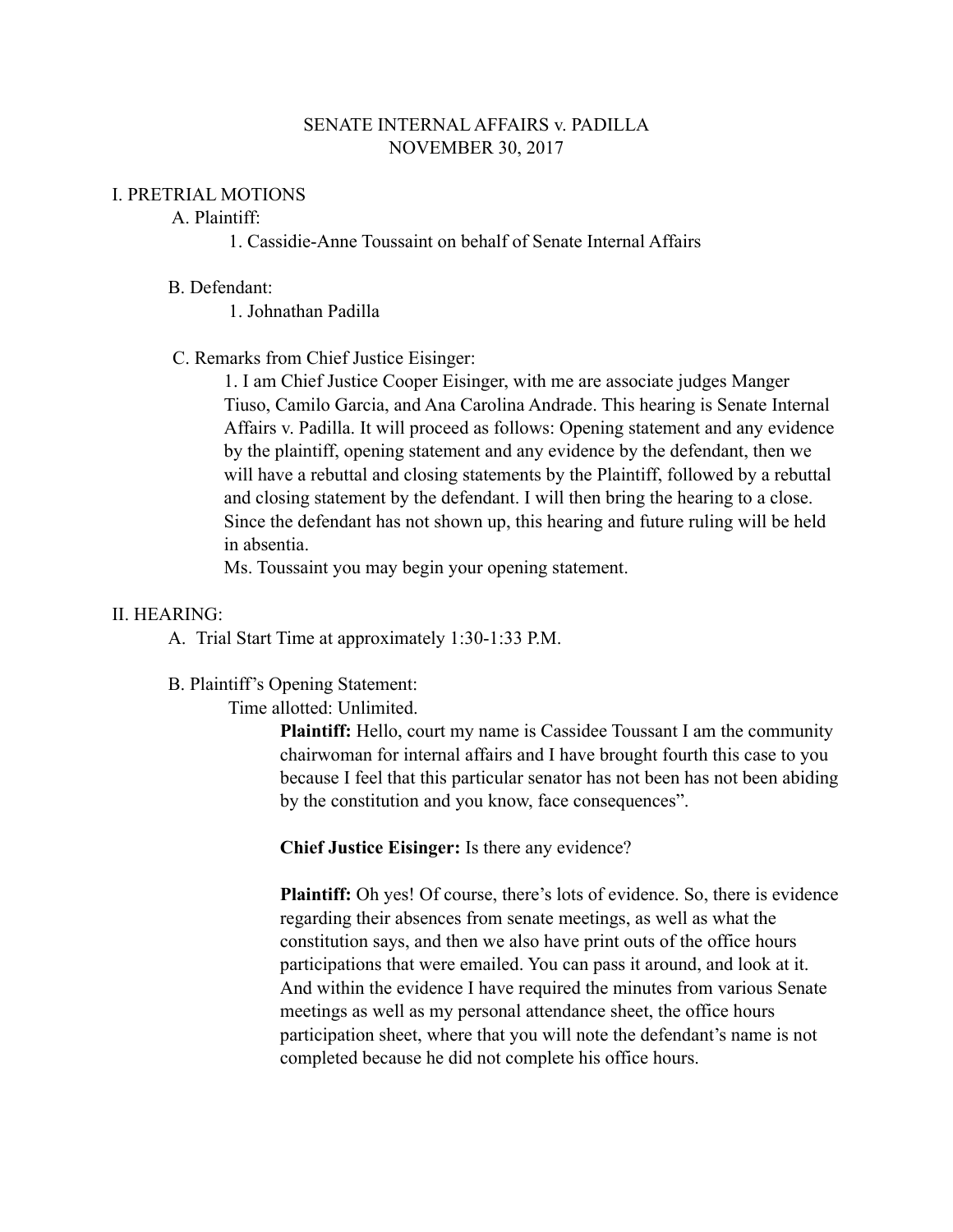**Chief Justice Eisinger:** Let the record show that the justices with evidence and are taking the time to look at it right now to confirm it. Okay, next we will have the defendant present any witnesses he or she may have but since he is not attending this court hearing it goes back to the Plaintiff for any closing statements.

- B. Defendant's Opening Statement: Time allotted: Unlimited. Defendant not present (held in absentia).
- C. Plaintiff's Closing Statement: Time allotted: Unlimited.

**Plaintiff:** Hello your honors, my closing statement would be that my request is that the senator is impeached. I have you know extensively spoken to senators who have broken the constitution and have been forth coming that these are the rules they have to follow and if they have any issues with these rules that they can address me or they can put forward a bill so we can change it. And with the senators in question I reached out and gave warnings before continuing with this and this has happened since September and it is almost December. The senator has nothing to show for their time that they've been a senator and that's how we keep in the loop the students who complete office hours. And if you do want to be a senator you have to be available you're your students and be able to spend time being productive and doing what the people elected you for and I believe he has abused his privileges and should be impeached for this, thank you.

**Chief Justice Eisinger:** After that we would have the defendant and they would present their rebuttal or closing statement but as mentioned beforehand the defendant is not here so after that the courts hearing is adjourned and we will go back and do the liberation and with that we will get a ruling within 10 business days and email it to all proper defendants and plaintiff as well.

D. Defendant's Closing Statement: Time allotted: Unlimited. Defendant not present (held in absentia).

### E. Questions By Judges: Time allotted: Unlimited.

**Justice Magner**: Wait, I do have one question, so we've heard of all the stuff he hasn't done but to your knowledge has he done anything at all?